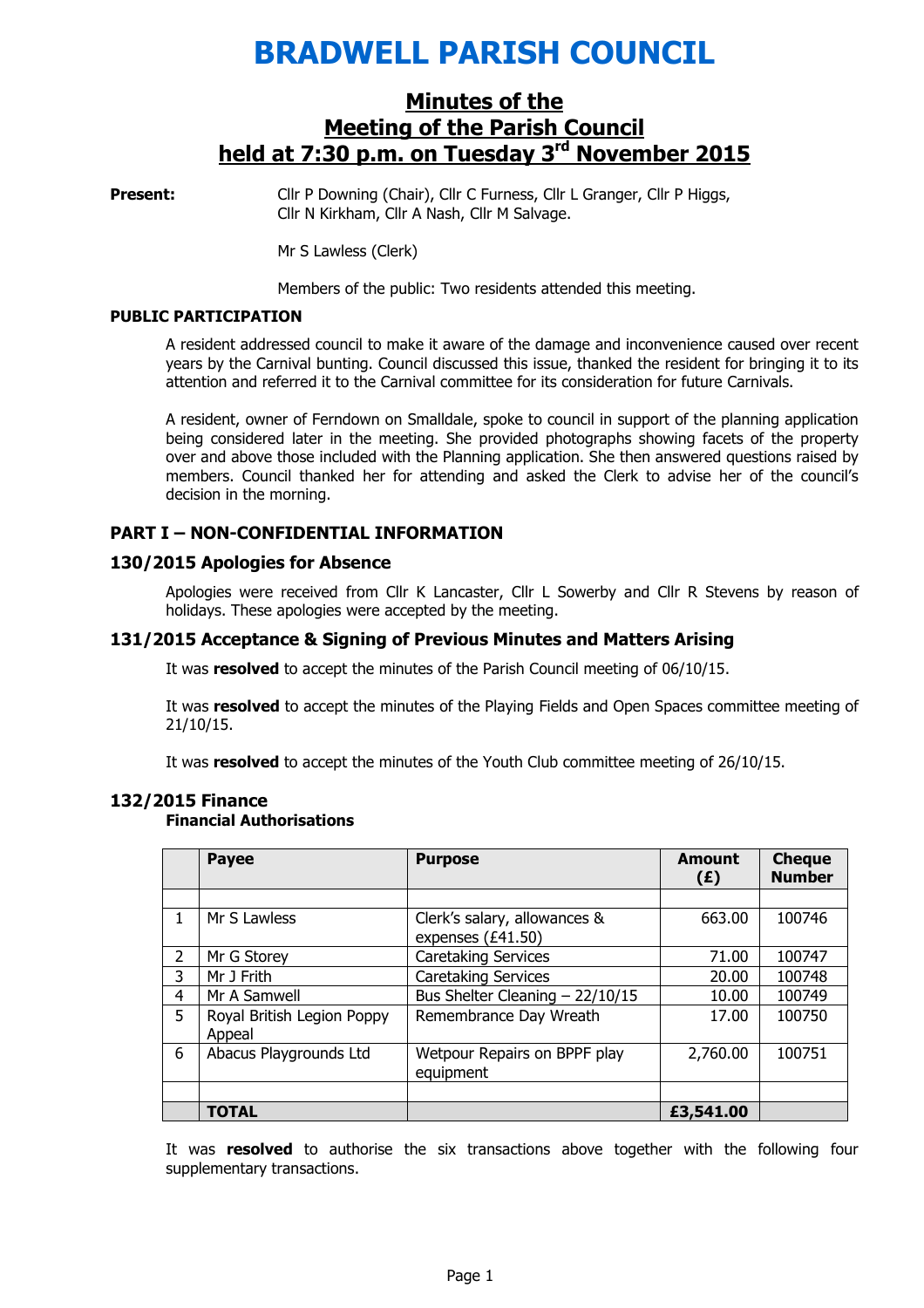| Ref | Payee                                     | <b>Description</b>                         | <b>Amount</b> | <b>Cheque</b> |
|-----|-------------------------------------------|--------------------------------------------|---------------|---------------|
|     |                                           |                                            |               |               |
| 07  | Ms J Hacz                                 | YC - Youth Leader Salary                   | 111.20        | 100752        |
| 08  | <b>Bradwell War Memorial</b><br>Hall      | Room Letting Charge $-21/10/15$            | 17.00         | 100753        |
| 09  | Mr N McCloud                              | NP - Banner for Memorial Hall              | 72.55         | 100754        |
| 10  | <b>Bradwell Packaging</b><br>Services Ltd | 26/10/15<br>Charges<br>Storage<br>29/11/15 | 60.00         | 100755        |
|     |                                           |                                            |               |               |
|     | <b>TOTAL</b>                              |                                            | £260.75       |               |

#### Other Financial Matters

The Clerk gave his financial report which included the following information:-

- The latest financial position following payment of the first six transactions above.
- The receipts received by the council over the past month. These included the second quarter's VAT from HMRC and the 2015/16 reimbursable fees from DDDC for grass mowing.
- The council's accounts files have been passed to the internal auditor for the half-year review.

The information from DCC regarding the Tesco carrier bag charges scheme to fund money for capital improvement projects was considered. It was decided not to apply for this scheme, but to ask that the Playing Fields & Open Spaces committee investigate if Co-operative Retail has an equivalent local scheme.

## 133/2015 Parish Council processes

The existing council policies were reviewed in the light of new information on retrospective planning applications and it was resolved to reinstate the policy that council would object to retrospective planning applications.

The circumstances under which members should declare interests in agenda items were reviewed. It was resolved that a) council should adopt the Short form of the Code, b) to restrict mandatory declarations to Pecuniary Interests, c) allow members to voluntarily declare personal / prejudicial interests and d) to discontinue use of the Register of Interests.

The appointment of members to PC committees was reviewed and the following changes agreed:-

- Cllr Kirkham was appointed to the Carnival and Playing Fields & Open Spaces committees
- Cllr Granger to leave the Carnival committee
- Cllr Salvage to be representative on Bradwell All Sports
- Cllrs Furness and Stevens will not be representatives on Peak Park Parishes Forum.

## 134/2015 Village Issues / Initiatives

Cllr Downing presented Cllr Sowerby's email report on progress at the Youth Club. This report included the following information:-

- Now that more grants have been received, the YC can now be funded to Christmas and into the February half-term. If additional grants can be obtained, then the YC could remain open until the Easter break. This was agreed by the council.
- The number of attendees is now around seven per session. These members say that they enjoy the sessions.
- It is planned to have an 'Animal Magic' session in November.

The result of the referendum on the Neighbourhood Plan on October 22<sup>nd</sup> 2015 was considered. This result was a turnout of c. 27 % with 260 votes in favour of the NP and 46 votes against, giving c. 85% in favour. This was considered to have been a good result. The NP will now be considered at the next PDNPA planning committee meeting for final ratification. It was decided that the website should be updated now to include the referendum result figures and later to permanently advise residents of the significance of the NP. It was decided that Cllr Granger and the Clerk should write letters of thanks to PDNPA officers for their help during the development of the NP.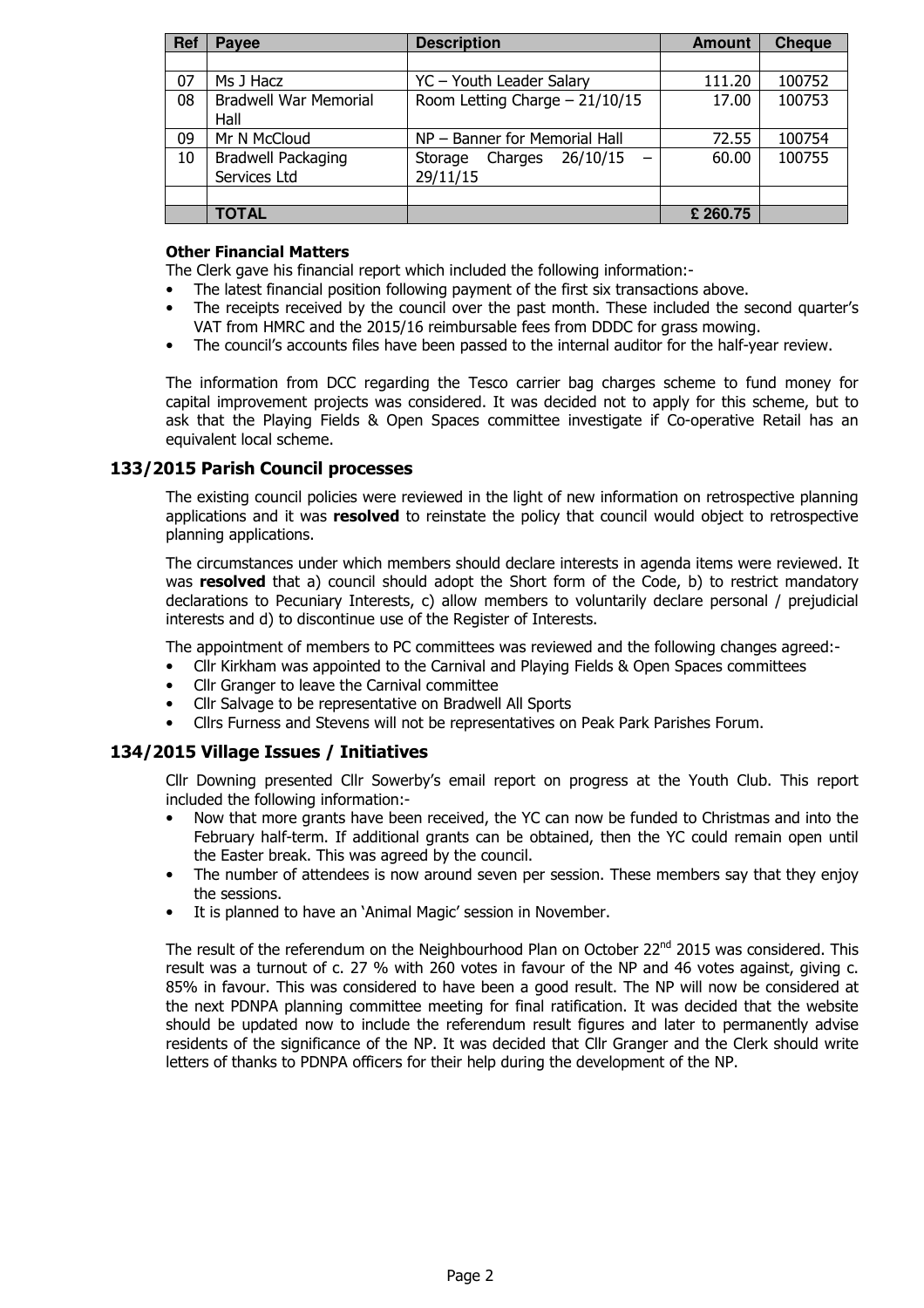#### 135/2015 Playing Fields, Open Spaces & Village Caretaking

Cllr Granger gave her report from the Playing Fields & Open Spaces committee following its recent committee meeting. Her report included the following information:-

- the dry stone walling repairs are scheduled to start in December
- selected trees have been pruned
- new wetpour has been satisfactorily installed round the BPPF roundabout
- overall BPPF is now looking in good condition
- the neighbouring trees projecting into the TBPF basketball court need to be removed
- the committee will obtain quotations for installing toddler facilities in the TBPF basket ball court
- An additional caretaking contractor is required. The Clerk has already advertised for tenders on the notice boards and will advertise again in the next Bradwell News.

The seasonal closure of the DDDC toilets on TBPF was discussed. It was decided not to ask DDDC to extend the opening period and to agree to the proposed closure. Cllr Downing and Nash agreed to discuss this matter with Mrs. M. Morley to ensure that it does not create any problems.

Cllr Furness declared a personal interest in this discussion and took no part in this discussion.

Cllr Granger gave her report on progress in the development of a car park in Soft Water Lane. Her report included the following information:-

- Cllr Downing and a resident had met with a PDNPA officer to discuss this project. PDNPA agreed that galvanised drop-posts set back from the road would be acceptable.
- Now that this has been agreed, new quotations for the work will be obtained.
- In addition, Cllrs Higgs, Granger and Downing will discuss the installation of yellow lines on Soft Water Lane opposite the car park to facilitate access. The installation of these yellow lines will need to be explained to local residents.

The Clerk reported on progress in dealing with the council quarry in Bradwell Dale. He has obtained information from the 1820 Enclosure Act and also the 1970 DCC Registration of Common Land. It was decided to advertise the disposal again at the start of 2016 seeking sealed bids before the end of March. Cllr Downing and the Clerk are to draft the advertisement.

The draft letter from Severn Trent Water Ltd regarding the conveyancing of the council's land at Town Bottom for the Flood Relief scheme was considered. It was decided simply to a) acknowledge receipt of this letter and b) return the cheque and request that STWL settle the legal costs incurred by the council's solicitor.

Progress in establishing village allotments was considered. It was reported that members continue to seek suitable land for allotments but so far have been unsuccessful.

The Clerk reported on recent caretaking activities and also reported that he has advertised for an additional caretaking contractor.

#### 136/2015 DCC Highways and Rights of Way

Cllr Furness gave his report on progress in resolving the issues associated with the footpaths and bridleway on Bradwell Edge. He has held a meeting with interested parties and circulated his notes of the meeting. DCC is restructuring its Right of Way section and the officer who is presently responsible for Bradwell's paths is to be replaced. The Clerk is to get in touch with the new officer when he is appointed.

The matter of vehicles being parked on grass verges and on yellow lines in the parish was considered. It was decided that Cllr Downing should send his photographic evidence to DCC in order to get its view on the legality of this activity and it was resolved that the Clerk should contact the DDDC Community Enforcement Officers to arrange visit(s) to the village.

The DCC consultation request regarding a proposal to amend its Minor Maintenance Agreement for maintenance of parish footpaths was considered. It was decided that the Clerk should write to DCC to inform it that a) the council agreed with the scheme in principle, b) there was a lack of detail in the information provided and c) that, subject to agreeing with the detail of the scheme, the council would probably be happy to participate in the scheme.

The DCC consultation request regarding the cultivation licence application for Church Street, Bradwell was considered. It was decided that the Clerk should write to DCC to inform it that the council supported this application as it was a great improvement to the area.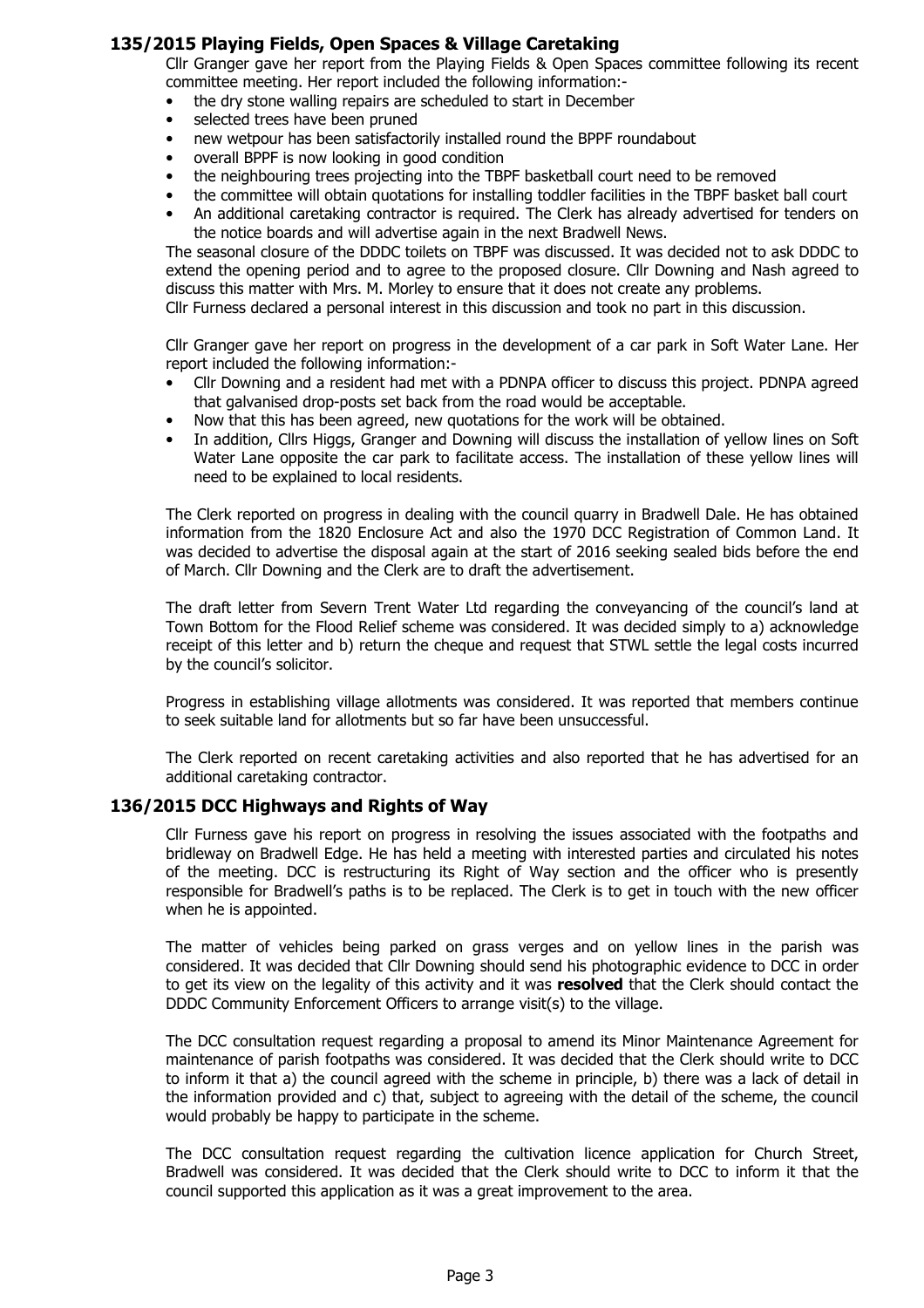## 137/2015 PDNPA & Planning Applications

| Type       | Date of<br>Application<br><b>Notice</b> | Reference        | Property                                                                       | Summary                                                                                                             |
|------------|-----------------------------------------|------------------|--------------------------------------------------------------------------------|---------------------------------------------------------------------------------------------------------------------|
| <b>New</b> | 06/10/15                                | NP DDD 1015 0945 | Ferndown,<br>Smalldale,                                                        | Alteration to building &<br>change of use of land                                                                   |
| Reviewed   | 18/09/15                                | NP DDD 0915 0883 | <b>Bradwell</b><br>Cross<br>2<br>Lane<br>Villas, Granby Rd,<br><b>Bradwell</b> | New single story lower<br>ground side extension.<br>Council supported this<br>application $(4/1)$                   |
| Reviewed   | 24/09/15                                | NP DDD 0915 0892 | View,<br>East<br>Smalldale,<br><b>Bradwell</b>                                 | Two storey extension to<br>provide first floor shower<br>Council<br>room.<br>this<br>supported<br>application (2/0) |
| Granted    |                                         | NP DDD 0715 0643 | Mountain<br>View,<br>Far Hill, Bradwell                                        | of<br>Wooden<br>Erection<br>Shed.<br>Garden<br>Council<br>this<br>supported<br>application (4/0)                    |

The above Planning Applications were considered.

Application 0945 – Ferndown, Smalldale was discussed in detail and council resolved to object to this application as it was in conflict with the Bradwell Neighbourhood Plan by proposing to extend the built area into the green area outside the conservation area. Cllr Furness had voted in support of this application.

Progress with PDNPA determining the planning application for the Newburgh site (NP DDD 0815 0779) was considered. Cllr Downing tabled his notes of a meeting held with PDNPA during which this application was discussed. He also informed council that the developer had been in touch and had requested a meeting on 17/11/15 with the council and the Community Land Trust (CLT). It was decided that Cllrs Granger, Higgs and Nash together with another CLT representative should meet with the developers to listen to what they wished to inform the council.

Progress in the handling of cases of developments to properties in the parish of which the council is unaware was considered. A meeting with PDNPA is to be convened.

Another example of a potentially unauthorised development was raised and discussed. It was decided that the Clerk should contact PDNPA to discuss this with officers.

#### 138/2015 Other Partner Authorities / Agencies

The consultation invitation from DDDC regarding Recycling Sites was considered. It was concluded that this was a bad survey in that it constrained responses and did not allow respondents the freedom to express themselves. However, it was agreed that members should respond with their individual views.

The communication from Bakewell & Eyam Community Transport regarding a petition against the potential withdrawal of DCC funding for community transport was considered. It was decided that members should respond with their individual views and should also encourage residents to do likewise.

The DCC Digital Derbyshire initiative was considered. In view of the fact that this was essentially a commercial initiative, council decided not to become involved or to promote it. Council was also aware that two or the three BT cabinets have been fibre enabled and wondered at BT lack of initiative in enabling the third cabinet.

On a broader front, council considered the lack of effective signals for mobile phone users from the main providers. It was decided to establish a working group of Cllrs Downing, Granger, Higgs and Kirkham to encourage mobile network providers to dramatically improve their services to the village.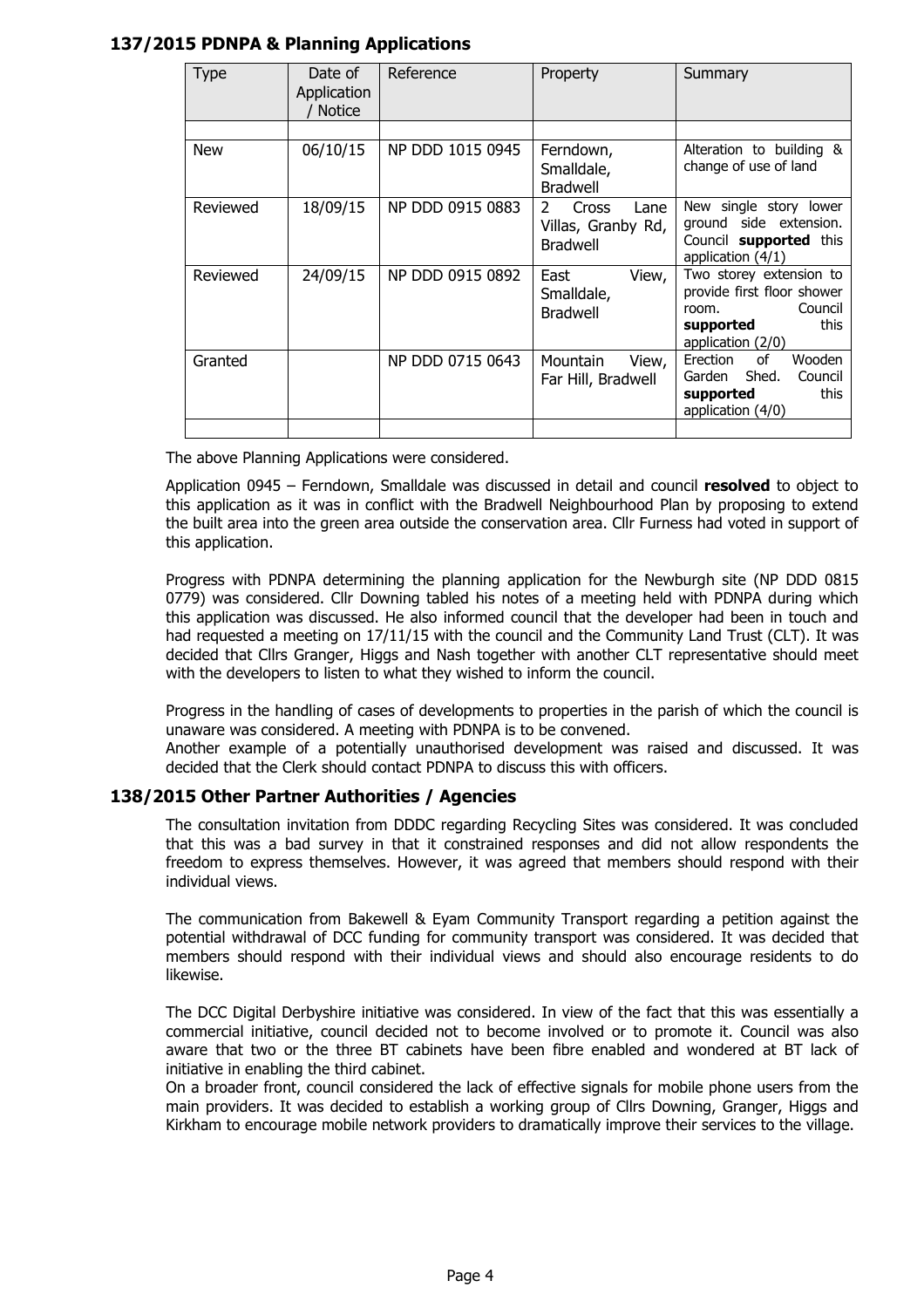## 139/2015 Reports from Council Representatives on Outside Bodies / Attendance at External Meetings / Relationship with Local Authorities & Other Bodies

#### Recent Meetings:

| <b>Date</b> | Event                                                                                                                                             | <b>Council</b><br><b>Representative(s)</b> |
|-------------|---------------------------------------------------------------------------------------------------------------------------------------------------|--------------------------------------------|
|             |                                                                                                                                                   |                                            |
| 08/10/15    | DD Council for Voluntary Services - AGM<br>Dale Rd Methodist Church, Darley Dale - 10:00 to 12:00<br>Cllr Nash was unable to attend this meeting. | A Nash                                     |
| 14/10/15    | DDDC - Northern Area Forum<br>Agricultural Business Centre, Bakewell - from 19:00<br>Cllr Granger attended this meeting.                          | L Granger                                  |
|             |                                                                                                                                                   |                                            |

#### Future Meetings:

| <b>Date</b> | Event                                                 | <b>Council</b><br><b>Representative(s)</b> |         |   |
|-------------|-------------------------------------------------------|--------------------------------------------|---------|---|
|             |                                                       |                                            |         |   |
| 04/11/15    | $NDLP - Housing$ in the Dales $-$ Is there a Crisis ? | <b>Cllrs</b>                               | Downing | & |
|             | Mechanics Institute, Church Street, Eyam at 19:30     | Nash                                       |         |   |
| 16/11/15    | DCC Getting Together meeting                          |                                            |         |   |
|             | County Hall, Matlock, from 18:00                      |                                            |         |   |
| 18/11/15    | Derbyshire Law Centre - AGM                           |                                            |         |   |
|             | Winding Wheel, Holywell St, Chesterfield from 12:30   |                                            |         |   |
| 20/11/15    | Village SOS Community 'Retail' Seminar                |                                            |         |   |
|             | Clifton Smith Village Hall from 14:30 to 17:00        |                                            |         |   |
| 23/11/15    | DCC Liaison Forum                                     |                                            |         |   |
|             | County Hall, Matlock, from 18:00                      |                                            |         |   |
|             |                                                       |                                            |         |   |

## 140/2015 Publications / Information Received

| Date of<br><b>Information</b> | <b>Description</b>                                                                 | <b>Decision</b><br>Req'd |
|-------------------------------|------------------------------------------------------------------------------------|--------------------------|
|                               |                                                                                    |                          |
| 30/09/15                      | PDNPA - £42k grant boosts High Peak Trail                                          |                          |
| 06/10/15                      | DALC - Circular 24: Certificate in CiLCA; Vacancy for Clerk in<br><b>Whaley TC</b> |                          |
| 06/10/15                      | PDNPA - Peak District in England's top ten greatest places                         |                          |
| 07/10/15                      | EMAS - Information on Defibrillators                                               |                          |
| 07/10/15                      | RAD - RoSPA Inspection Training                                                    |                          |
| 09/10/15                      | PDNPA - Walk this Way - Autumn Walks with a Ranger                                 |                          |
| 09/10/15                      | PDNPA - Survey of Cycling Habits in the Peak Park                                  |                          |
| 13/10/15                      | DEFRA - Members Appointments to National Parks                                     |                          |
| 14/10/15                      | HMRC - Employer Bulletin Issue 56                                                  |                          |
| 18/10/15                      | Update from Resident re dispute with neighbour                                     |                          |
| 19/10/15                      | DALC - Annual Report 2014/15                                                       |                          |
| 20/10/15                      | DCC - Public Health Annual Report                                                  |                          |
| 21/10/15                      | DCC - Information on `Flu Vaccination                                              |                          |
| 21/10/15                      | PDNPA - Moors for the Future - Hunt for Life Saving Moss                           |                          |
| 22/10/15                      | DALC - Documentation for AEM & AGM (10/11/15)                                      |                          |
| 22/10/15                      | DDCVS - Annual Report                                                              |                          |
| 24/10/15                      | OSS - Open Spaces Autumn Newsletter                                                |                          |
| 27/10/15                      | Clerk & Councils Direct Newsletter - Nov 2015                                      |                          |
|                               |                                                                                    |                          |

If any member wishes to view any of these documents, please inform the Clerk.

The Clerk was asked to forward the information on defibrillators to all members and to a Sports Club official.